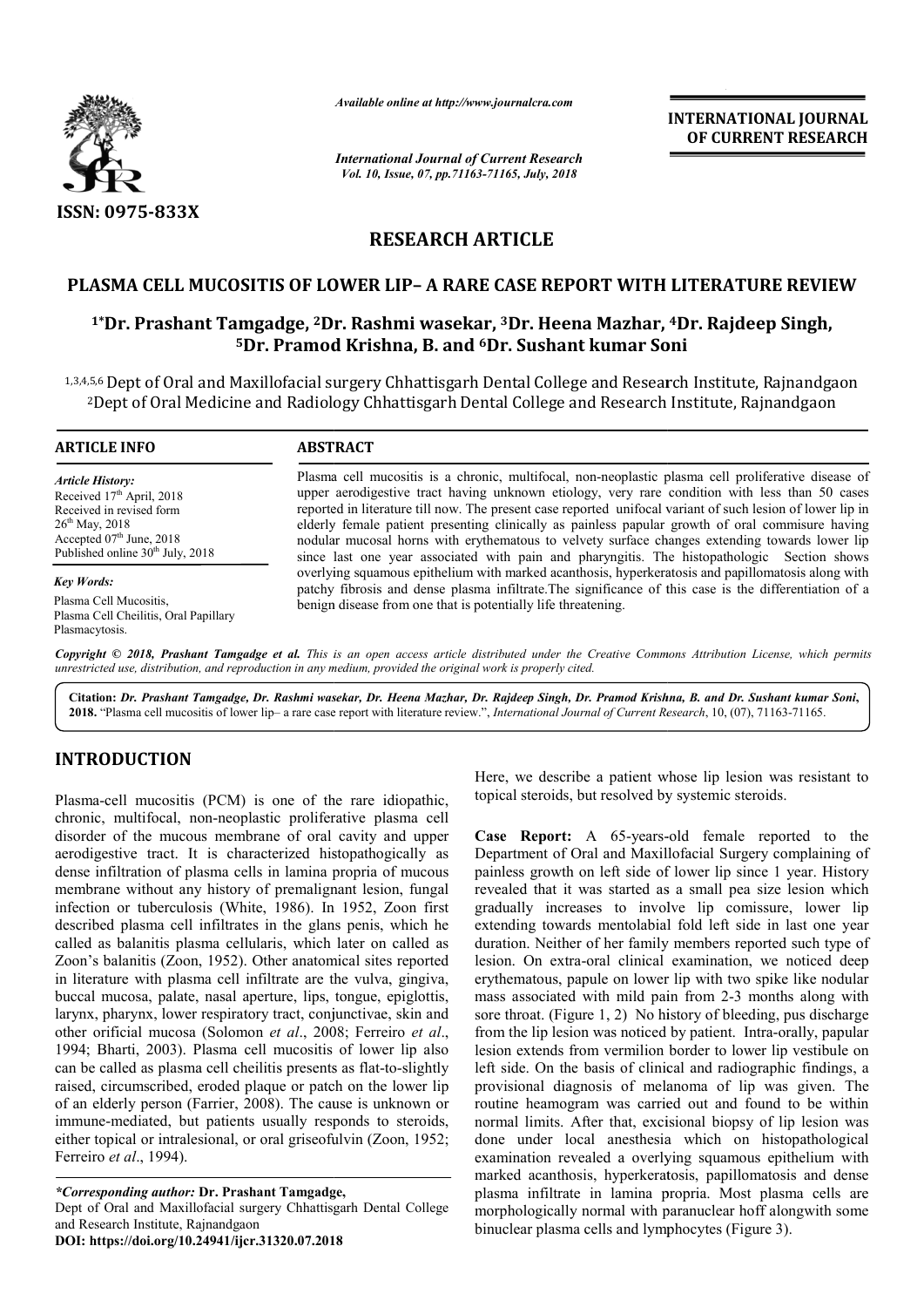

**Figure 1. Extraoral frontal view**



**Figure 2. Extraoral view showing horn projections**

Immunohistochemical study of the biopsy material was done which revealed the polyclonal plasma cell infiltrating which stains positive for CD138, a marker for plasmacytoid cells (Figure 4). Thus, the final diagnosis of plasma cell mucositis was done. Then, the patient was started with 1% topical hydrocortisone cream, but this did not give any response. She was therefore given a reducing course of oral prednisolone starting on 30 mg/day which reduces size of lesion dramatically. Now, she is on maintenance dose of 5 mg/day which we plan to further taper her medication.



**Figure 3. High power microscopy: H and E staining shows sheets of plasma cells intermixed with scattered small lymphocytes**



**Figure 4. Positive staining for D138**

### **DISCUSSION**

Plasma cell mucositis of the lower lip is the most rare proliferative plasma cell disorder of orificial mucous membranes with an idiopathic origin. Till now, only 30 cases of it which affects the upper aerodigestive tract has been reported in the literature with variety of names like plasma cell orificial mucositis, idiopathic plasmacytosis, mucous membrane plasmacytosis and oral papillary plasmacytosis. Most commonly reported in males with age range of 25-85 years. Solomon *et al* in 2008 reviewed 22 cases of upper aerodigestive tract and found their etiology associated with synchronous or metachronous autoimmune diseases (Solomon *et al*., 2008). Clinical presentation of it is variable, ranging from florid erythematous mucosa having papillomatous, cobblestone, nodular, velvety or granulomatous surface changes (White *et al*., 1986). The lesion initially when small in size is completely asymptomatic, but gradually enlarges, erodes and becomes painful causing dysphagia, dysphonia depending on the site affected.